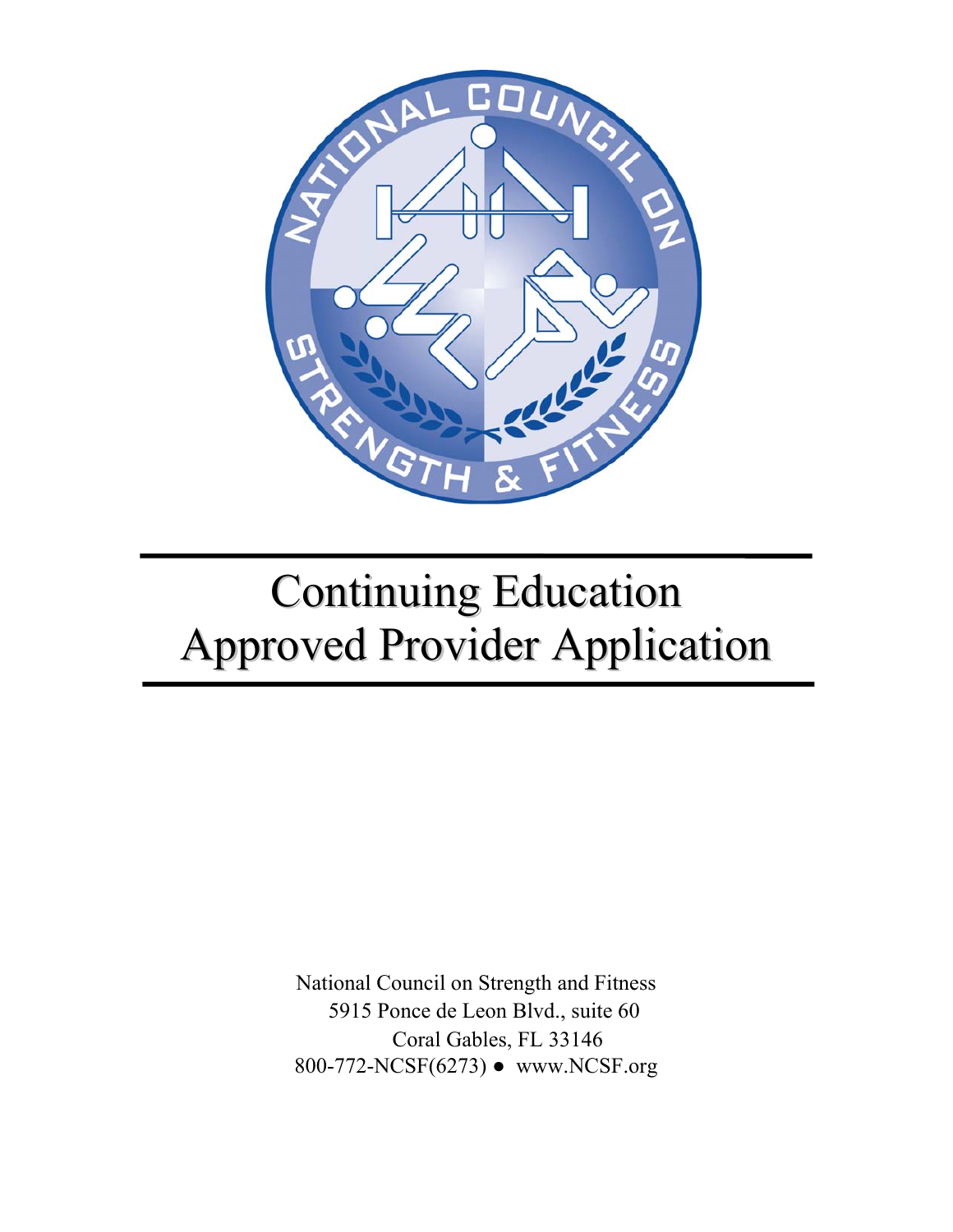

#### **Introduction**

Thank you for your interest in the National Council on Strength and Fitness (NCSF) and the Continuing Education Provider Program. The National Council on Strength and Fitness was established in 1995 to fulfill the need of producing highly qualified fitness professionals, sound in both theory and practice. Holding participants to a higher standard of professional competency, the NCSF-CPT credential identifies individuals who have been appropriately educated and evaluated in all areas of fitness assessment and exercise prescription. By providing a standardized, universally accepted process and holding each participant to stringent standards of knowledge and professional competencies, the NCSF ensures that each certified personal trainer has earned a valid and legally defensible credential. The NCSF-CPT credential has been accredited by the National Commission for Certifying Agencies (NCCA), the highest accreditation standard in the industry.

The Health and Fitness industry is in a constant state of evolvement, where new research and techniques are continuously being updated and redefined. To accommodate the dynamics of the industry and provide quality and credible education outlets, the NCSF created the CEU Provider Program. This program was established to provide NCSF Certified Personal Trainers access to quality continuing education courses that will enhance their professional knowledge in pertinent subject areas.

# **Conditions for CEU Approval**

The NCSF accepts CEU Provider Applications from individuals, organizations, and institutions. In order to become an Approved NCSF CEU Provider, the following conditions are required:

- The program or subject matter must specifically address issues pertinent and relevant to the advancement of the health fitness professional. This covers a wide variety of topics and subject matters. A complete listing of acceptable subject areas recognized by the NCSF can be found in the application that follows.
- Workshops, lectures, and seminars offered independently, or in a convention or conference format may be eligible for NCSF CEUs. Each course will be evaluated separately to determine whether or not the content meets the qualification standards outlined in this booklet. It is possible that some of the event sessions offered at a conference or convention will not meet the requirements set forth by the NCSF for Continuing Education. It is therefore required that individual applications be submitted for each topic session to be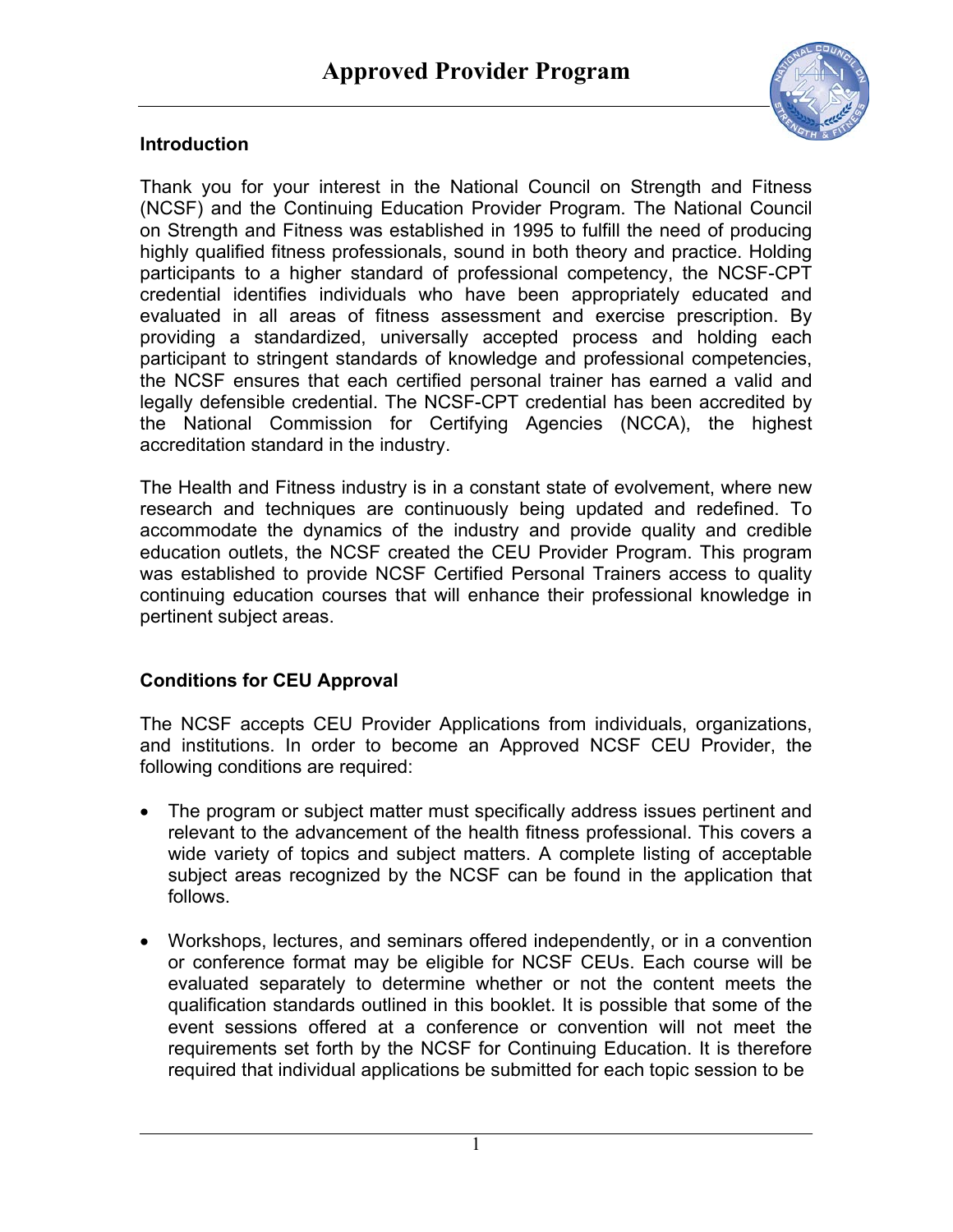

- presented at a particular conference. If the event or program addresses a single subject matter, only one application is required.
- All subject matter must be directly related to the advancement of the NCSF Certified Personal Trainer. Training for professions such as Massage Therapy, Nursing, Athletic Training, or other professions not directly related to expanding a Personal Trainer's knowledge or skills will not be accepted as a valid CEU Provider Programs.

# **Presenter Qualifications**

• For quality control purposes, the NCSF has established minimum presenter qualifications. All presenters must meet the minimum requirements in order for course approval to be granted. Presenters must have related teaching experience and documented education pertaining to the subject area(s) that will be covered. Presenters must hold a minimum of a bachelor's degree (master's preferred) from an accredited university or college. Applicants offering lectures or practical education in eligible fitness related topics must hold current licenses, certifications, and/or degrees in the corresponding field(s). Presenters are also required to submit an updated resume outlining all relevant experience and education.

# **Application Procedures**

- This booklet provides you with an official NCSF CEU Provider Application. Separate NCSF CEU Provider Applications must be completed for each course that is being submitted for NCSF CEU approval. Multiple courses with different presenters will require individual applications for each program. An overall course description, including target audience, subject matters, and duration of the program (excluding breaks), must be submitted with each application. Course descriptions must be typed. Presenter resumes must outline formal education, relevant work experiences, and any current certifications and/or licensures.
- The processing fee for a single course, lecture, or program is \$100 and is required with the submission of the NCSF CEU Provider Application. For conferences, conventions, and multi-event programs, or Institution applications, a \$250 processing fee is required. This fee is non-refundable and is required prior to the NCSF reviewing an application for CEU approval.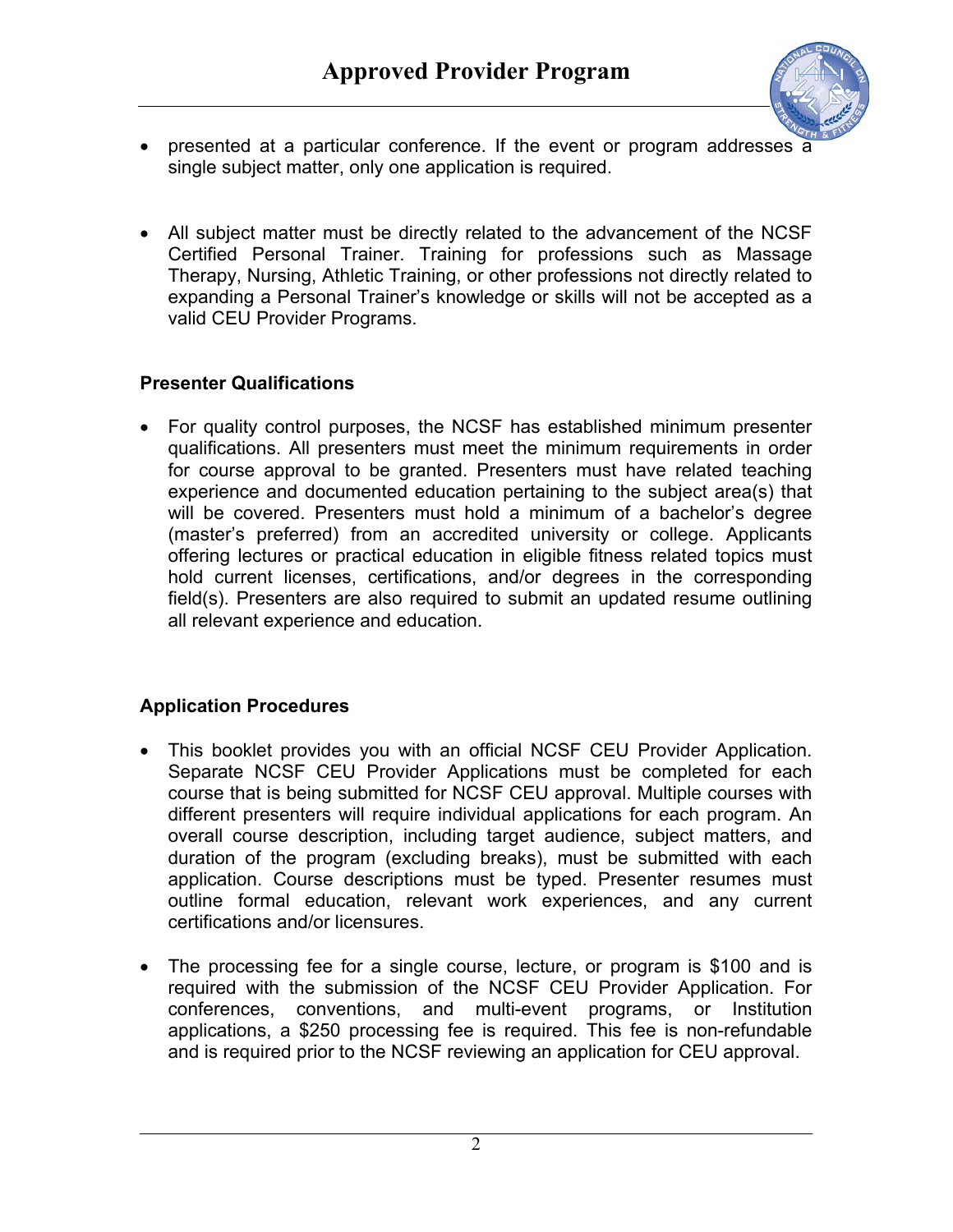

- An original copy of all applicable program brochures showing dates, times, and session titles must accompany each application. If you wish to include the NCSF Approved Provider logo and statement with your marketing brochures and advertising, contact the NCSF at 800-772-6273.
- If approved, a specific number of CEUs will be assigned by the NCSF Board for Certification Department of Continuing Education. The primary criteria used to assign CEU values include: the nature of the subject matter, the depth of the subject matter, teaching methodologies, instructor qualifications, and the amount of time a participant shall spend in the actual lecture/learning environment.
- NCSF Approved Provider status is valid until the end of the calendar year from the date of approval and is non-transferable. In order to maintain NCSF Approved Provider status, all providers must apply for a yearly renewal.

#### **Promotional Assistance**

If approved, the National Council on Strength and Fitness will help promote the activity in the following ways:

• Use of the official NCSF logo in conjunction with the following Approved Provider Statement:

> "This course is recognized by the National Council on Strength and Fitness to offer continuing education for all NCSF Certified Personal Trainers."

Upon approval, the above NCSF logo and statement can be used on all promotional materials, including print media advertising. Having the Approved Provider logo and statement on your material will signify to health and fitness professionals that the activity has met the NCSF Board for Certification's stringent standards for Continuing Education Course Approval. Contact the NCSF for complete details.

• The NCSF will allow rental of our official mailing list to all Approved Providers. The mailing list will enable Approved Providers to market the event to an audience of NCSF Certified Personal Trainers. The rental fee for the NCSF Certified Personal Trainer list is twelve cents/name for a one time use. Contact the NCSF for complete details regarding list rental.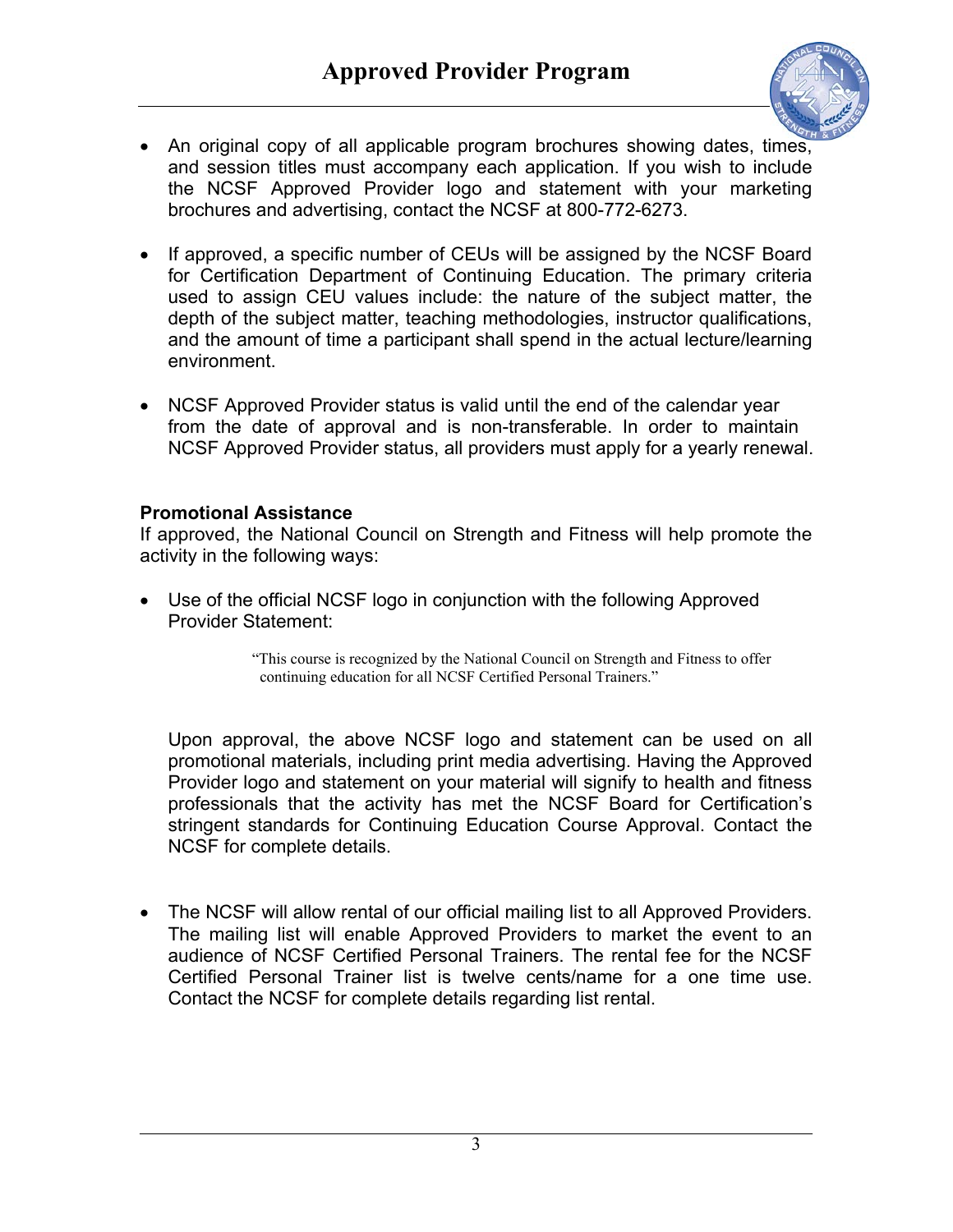

# **Contact Information**

|                                                                                                                                                                                                                      | Name of Contact Person (if different from above): ______________________________ |  |  |
|----------------------------------------------------------------------------------------------------------------------------------------------------------------------------------------------------------------------|----------------------------------------------------------------------------------|--|--|
|                                                                                                                                                                                                                      |                                                                                  |  |  |
|                                                                                                                                                                                                                      |                                                                                  |  |  |
|                                                                                                                                                                                                                      |                                                                                  |  |  |
|                                                                                                                                                                                                                      |                                                                                  |  |  |
|                                                                                                                                                                                                                      |                                                                                  |  |  |
| <b>Payment Information</b>                                                                                                                                                                                           |                                                                                  |  |  |
| <b>Status of Provider</b><br>○ Individual Program - \$100 processing fee<br>○ Multiple-Event/Conference/Clinic - \$250 processing fee<br>○ Institution (College/University/Vocational School) - \$250 processing fee |                                                                                  |  |  |
| <b>Method of Payment</b><br>○ Check/Money Order (payable to the NCSF)<br>O Credit Card (Visa, MasterCard, American Express, Discover)                                                                                |                                                                                  |  |  |
| <b>Credit Card Information</b>                                                                                                                                                                                       |                                                                                  |  |  |
|                                                                                                                                                                                                                      |                                                                                  |  |  |
|                                                                                                                                                                                                                      |                                                                                  |  |  |
|                                                                                                                                                                                                                      | State: _______ Zip: __________________                                           |  |  |
|                                                                                                                                                                                                                      |                                                                                  |  |  |
|                                                                                                                                                                                                                      |                                                                                  |  |  |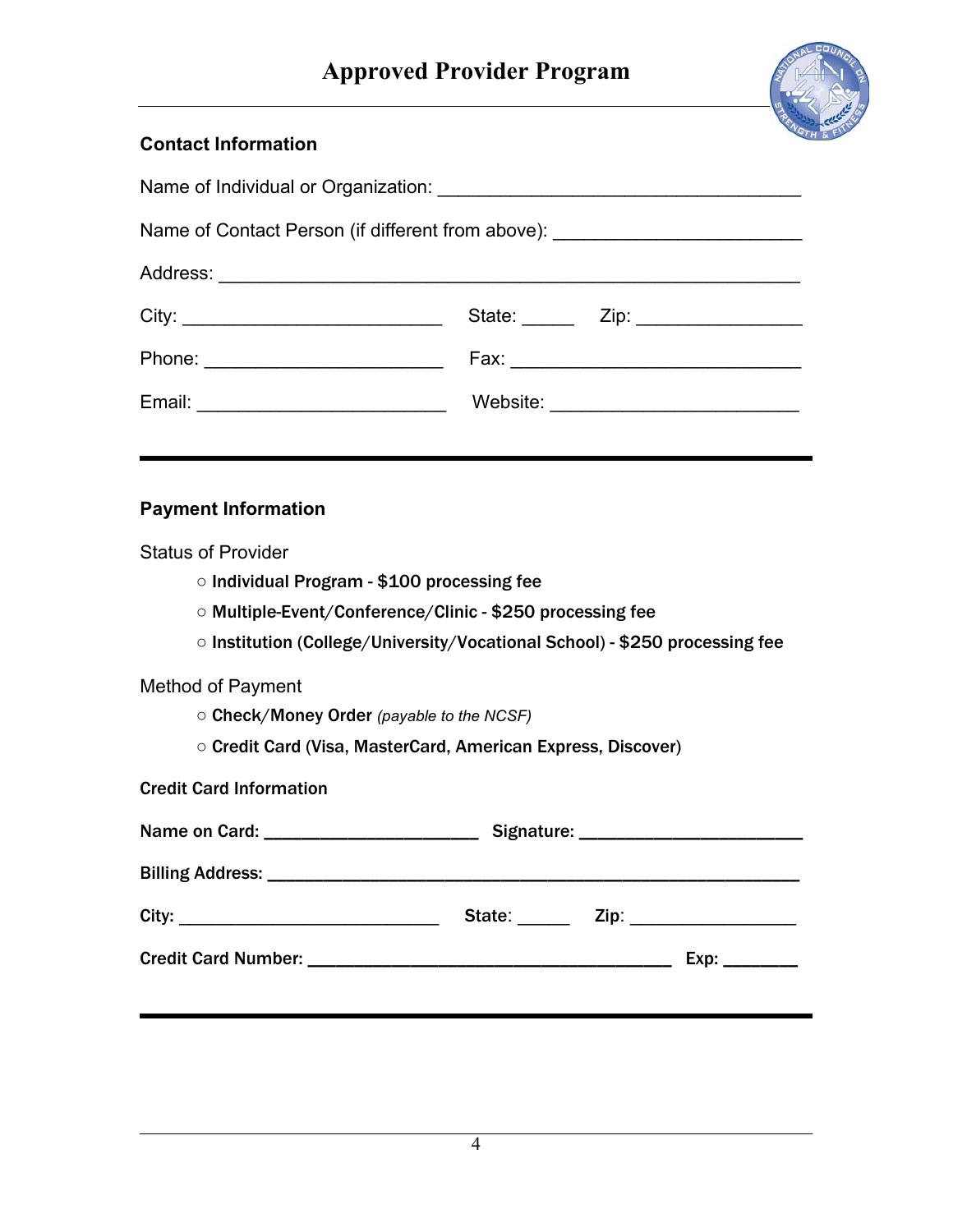# **Approved Provider Program**



| <b>Course Information</b>                                                                                                                                                                                                                                                                                                                                                                                                                                                                                      |                                                                                                                                                                                                                                                          |
|----------------------------------------------------------------------------------------------------------------------------------------------------------------------------------------------------------------------------------------------------------------------------------------------------------------------------------------------------------------------------------------------------------------------------------------------------------------------------------------------------------------|----------------------------------------------------------------------------------------------------------------------------------------------------------------------------------------------------------------------------------------------------------|
| Type of Course: _____                                                                                                                                                                                                                                                                                                                                                                                                                                                                                          |                                                                                                                                                                                                                                                          |
|                                                                                                                                                                                                                                                                                                                                                                                                                                                                                                                | (Workshop, Home Study, Conference Etc)                                                                                                                                                                                                                   |
|                                                                                                                                                                                                                                                                                                                                                                                                                                                                                                                |                                                                                                                                                                                                                                                          |
|                                                                                                                                                                                                                                                                                                                                                                                                                                                                                                                |                                                                                                                                                                                                                                                          |
| <b>Target Audience:</b>                                                                                                                                                                                                                                                                                                                                                                                                                                                                                        |                                                                                                                                                                                                                                                          |
| Topic Codes (circle all that apply):                                                                                                                                                                                                                                                                                                                                                                                                                                                                           |                                                                                                                                                                                                                                                          |
| WT - Weight Training<br>FL - Flexibility<br>PT - Physioball Training<br>SM – Stress Management<br><b>GE</b> – Group Exercise<br>EP - Exercise Programming<br>ES - Exercise Science<br>$AQ - Aquatics$<br>$AT - Anatomy$<br><b>BM</b> – Business Management (Fitness Related)<br>OT - Other (Please describe): North Contract of the Contract of the Contract of the Contract of the Contract of the Contract of the Contract of the Contract of the Contract of the Contract of the Contract of the Contract o | NT - Nutrition<br>FT - Functional Training<br>SS - Sport Specific Training<br>SP - Special Population<br>ET - Exercise Techniques<br>FA - Fitness Assessment<br>KB - Kinesiology/Biomechanics<br>IP - Injury Prevention/Rehab<br>ST - Stability Training |

 $\mathcal{L}_\text{max} = \frac{1}{2} \sum_{i=1}^{n} \frac{1}{2} \sum_{i=1}^{n} \frac{1}{2} \sum_{i=1}^{n} \frac{1}{2} \sum_{i=1}^{n} \frac{1}{2} \sum_{i=1}^{n} \frac{1}{2} \sum_{i=1}^{n} \frac{1}{2} \sum_{i=1}^{n} \frac{1}{2} \sum_{i=1}^{n} \frac{1}{2} \sum_{i=1}^{n} \frac{1}{2} \sum_{i=1}^{n} \frac{1}{2} \sum_{i=1}^{n} \frac{1}{2} \sum_{i=1}^{n} \frac{1$ 

 $\mathcal{L}_\text{max}$  and  $\mathcal{L}_\text{max}$  and  $\mathcal{L}_\text{max}$  and  $\mathcal{L}_\text{max}$  and  $\mathcal{L}_\text{max}$  and  $\mathcal{L}_\text{max}$ 

\_\_\_\_\_\_\_\_\_\_\_\_\_\_\_\_\_\_\_\_\_\_\_\_\_\_\_\_\_\_\_\_\_\_\_\_\_\_\_\_\_\_\_\_\_\_\_\_\_\_\_\_\_\_\_\_\_\_\_\_\_\_\_\_

 $\mathcal{L}_\text{max}$  and  $\mathcal{L}_\text{max}$  and  $\mathcal{L}_\text{max}$  and  $\mathcal{L}_\text{max}$  and  $\mathcal{L}_\text{max}$  and  $\mathcal{L}_\text{max}$ 

\_\_\_\_\_\_\_\_\_\_\_\_\_\_\_\_\_\_\_\_\_\_\_\_\_\_\_\_\_\_\_\_\_\_\_\_\_\_\_\_\_\_\_\_\_\_\_\_\_\_\_\_\_\_\_\_\_\_\_\_\_\_\_\_

Method of Course Delivery:\_\_\_\_\_\_\_\_\_\_\_\_\_\_\_\_\_\_\_\_\_\_\_\_\_\_\_\_\_\_\_\_\_\_\_\_\_\_\_\_\_\_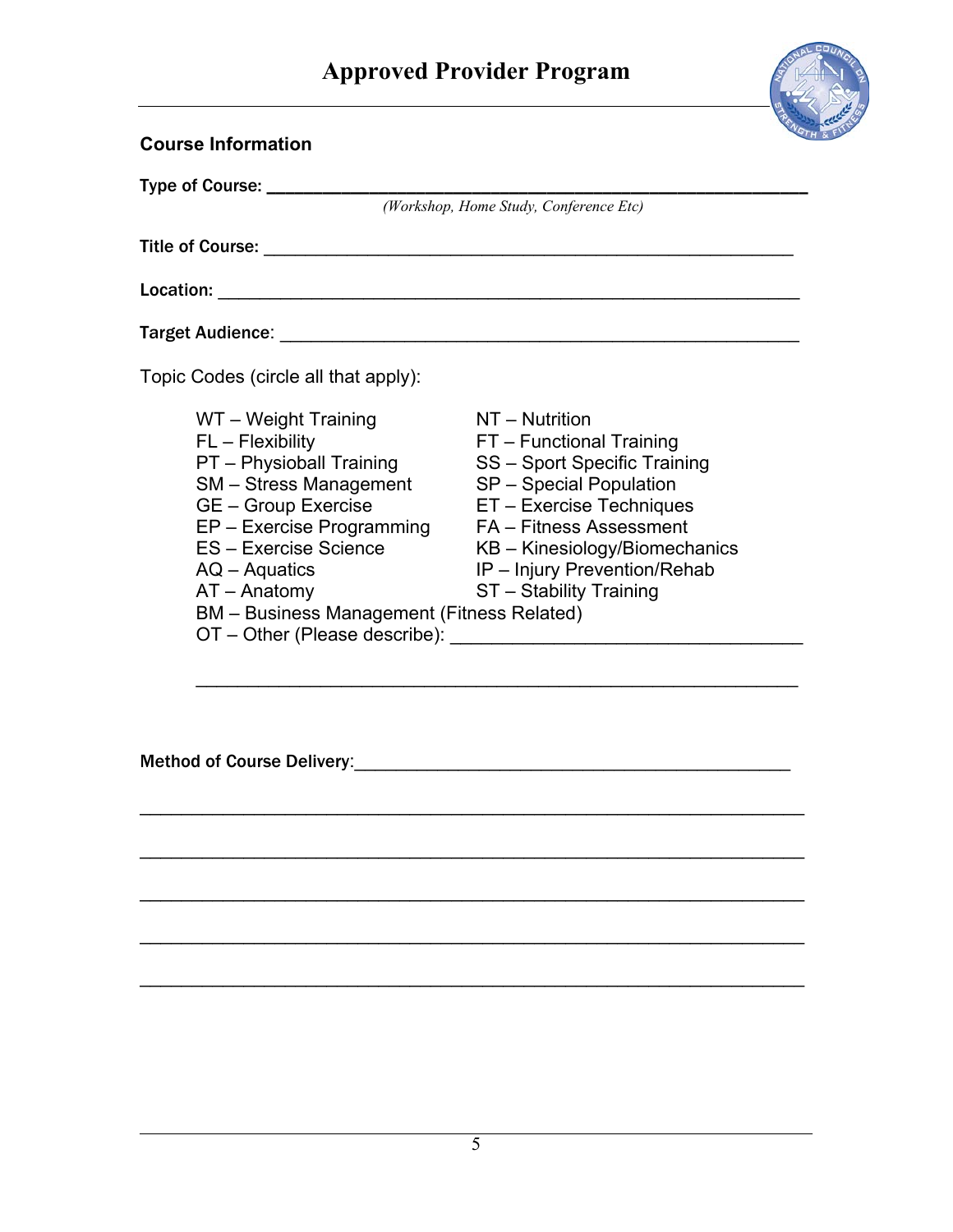

Briefly describe the activity/course objectives<br>(Include attached documentation to support your learning objectives and outcomes)

Contact Hours for each Participant: \_\_\_\_\_\_

 $\overline{6}$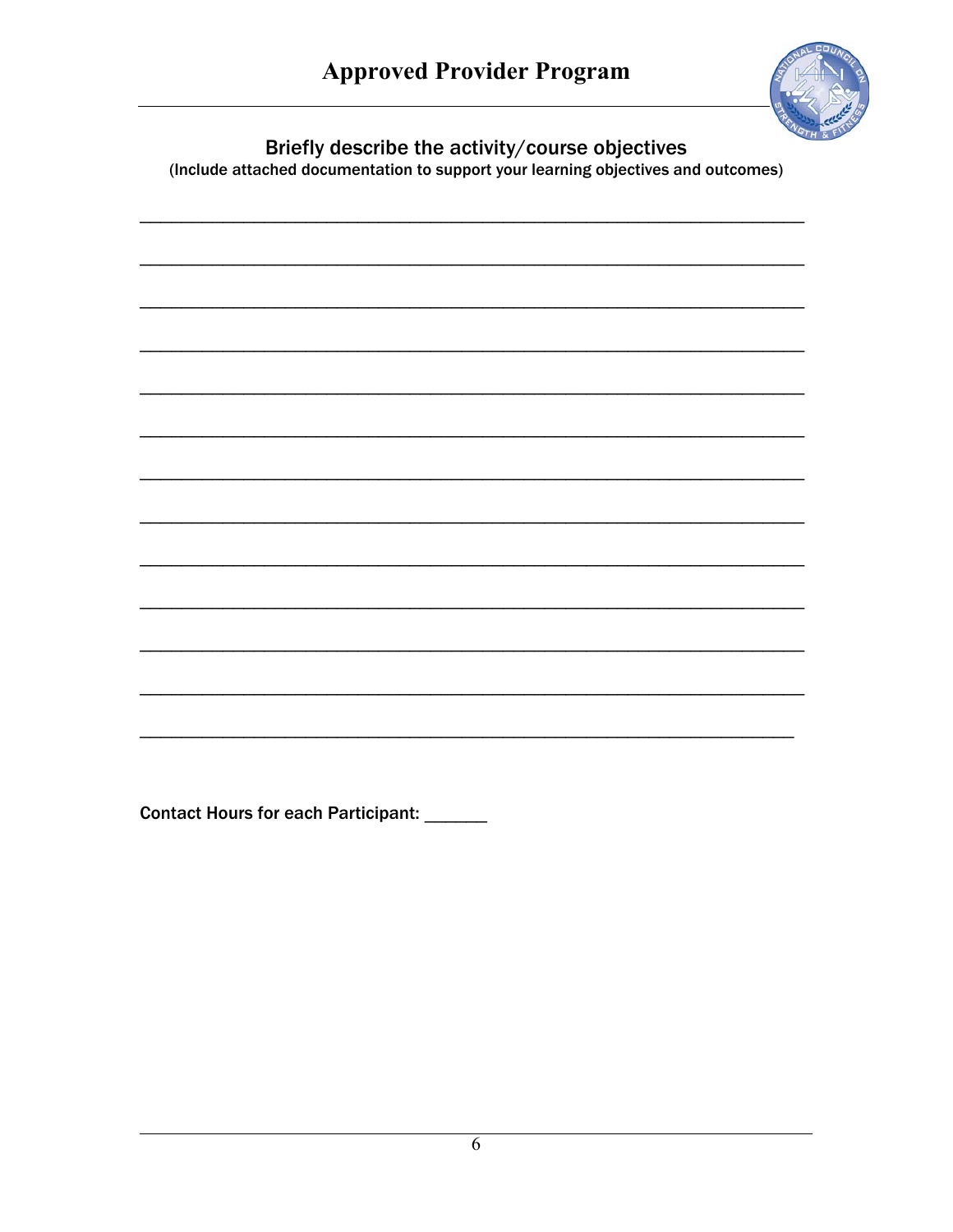

### **Instructor Qualifications**

Name(s) and credentials of each presenter:

| 1. |  |
|----|--|
| 2. |  |
| 3. |  |
| 4. |  |

**Previous Presentation Experience:** 

Please submit, along with an updated resume for each Instructor, a statement describing how each Instructor's education and experience qualify him/her to deliver the course or educational program: